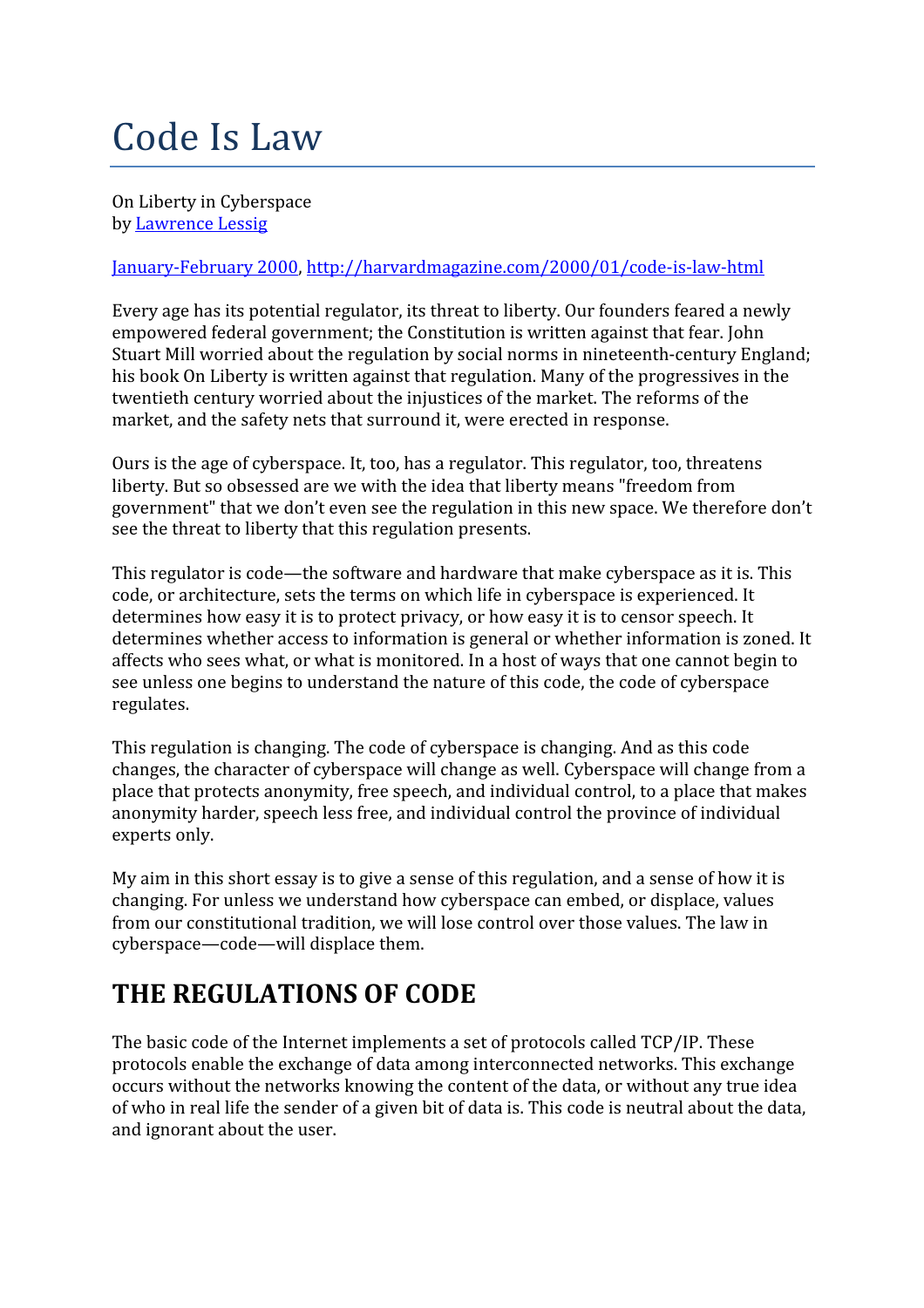These features of TCP/IP have consequences for the "regulability" of behavior on the Internet. They make regulating behavior difficult. To the extent that it is hard to identify who people are, it is harder to trace behavior back to a particular individual. And to the extent it is hard to identify what kind of data is being sent, it is harder to regulate the use of particular kinds of data. These architectural features of the Internet mean that governments are relatively disabled in their ability to regulate behavior on the Net.

In some contexts, for some, this unregulability is a virtue. This feature of the Net, for example, protects free speech. It codes a First Amendment into the architecture of cyberspace, because it makes it relatively hard for governments, or powerful institutions, to control who says what when. Information from Bosnia or East Timor can flow freely to the world because the Net makes it hard for governments in those countries to control how information flows. The Net makes it hard because its architecture makes it hard.

But in other contexts, in the view of others, this unregulability is not a virtue—take the German government confronted by Nazi speech, for example, or the U.S. government faced with child pornography. In these contexts, the architecture disables regulation as well. But in these contexts, unregulability is viewed as a vice.

And not just with Nazi speech and child porn. The most important contexts of regulation in the future will affect Internet commerce: where the architecture does not enable secure transactions; where it makes it very easy to hide the source of interference; where it facilitates the distribution of illegal copies of software and music. In these contexts, commerce at least will not view unregulability as a virtue; unregulability here will interfere with the ability of commerce to flourish.

So what can be done?

There are many who think that nothing can be done: that the unregulability of the Internet is fixed; that there is nothing we can do to change it; that it will, so long as it is the Internet, remain unregulable space. That its "nature" makes it so.

But no thought is more dangerous to the future of liberty in cyberspace than this faith in freedom guaranteed by the code. For the code is not fixed. The architecture of cyberspace is not given. Unregulability is a function of code, but the code can change. Other architectures can be layered onto the basic TCP/IP protocols, and these other architectures can make behavior on the Net fundamentally regulable. Commerce is building these other architectures; the government can help; the two together can transform the character of the Net. They can and they are.

### OTHER ARCHITECTURES

What makes the net unregulable is that it is hard to tell who someone is, and hard to know the character of the content being delivered. Both of these features are now changing. Architectures for facilitating identification—or, more generally, for certifying facts about the user (that he is over 18; that he is a he; that he is an American; that he is a lawyer)—are emerging. Architectures for rating content (porn, hate speech, violent speech, political speech) have been described and are being implemented. Each is being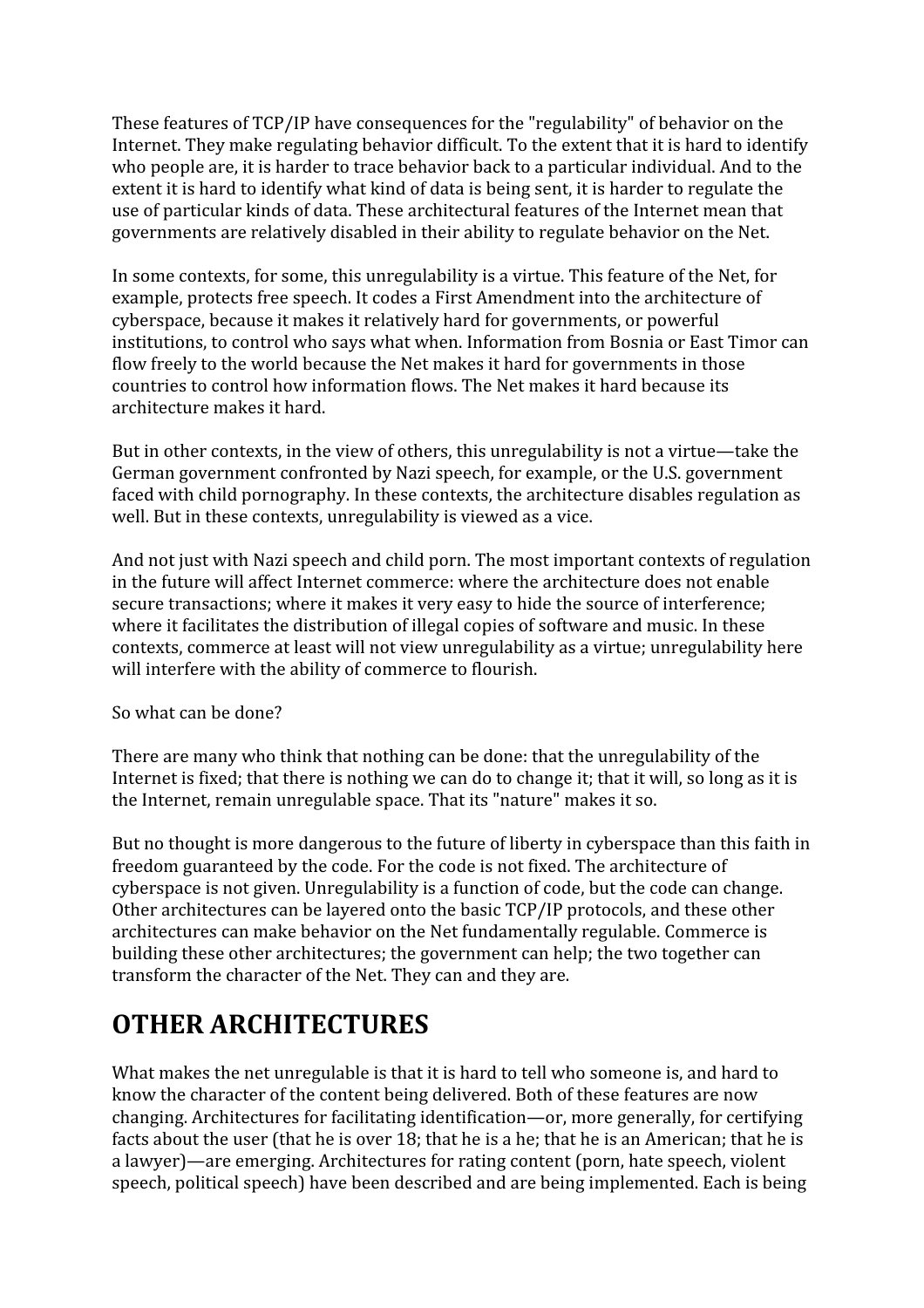developed without the mandate of government, and the two together could facilitate an extraordinary degree of control over behavior on the Net. The two together, that is, could flip the unregulability of the Net.

Could—depending upon how they are designed. Architectures are not binary. There is not simply a choice about implementing an identification architecture, or a rating architecture, or not. What the architecture enables, and how it limits its control, are choices. And depending upon these choices, much more than regulability will be at stake.

Consider identification, or certification, architectures first. We have many certification architectures in real space. The driver's license is a simple example. When the police stop you and demand your license, they are asking for a certain certification that you are licensed to drive. That certification includes your name, your sex, your age, where you live. It must include all that because there is no other simple way to link the license to the person. You must give up all these facts about yourself to certify that in fact you are the proper holder of the license.

But certification in cyberspace could be much more narrowly tailored. If a site required that only adults enter, you could—using certification technologies—certify that you were an adult, without also revealing who you were or where you came from. The technology could make it possible to selectively certify facts about you, while withholding other facts about you. The technology could function under a "leastrevealing-means" test in cyberspace even if it can't in real space.

Could—depending upon how it was designed. But there is no necessity that it will develop like this. There are other architectures developing—we could call them "onecard-shows all." In these architectures, there is no simple way to limit what gets revealed by a certificate. If a certificate holds your name, address, age, citizenship, and whether you are a lawyer, and if you need to certify that you are a lawyer, this architecture would certify not only that you are a lawyer—but also all the other facts about you that the certificate holds. Under this architecture, more is better. Nothing enables the individual to steer for less.

The difference between these designs is that one enables privacy in a way that the other does not. One codes privacy into an identification architecture by giving the user a simple choice about how much is revealed; the other is oblivious to that value.

Thus whether the certification architecture that emerges protects privacy depends upon the choices of those who code. Their choices depend upon the incentives they face. If protecting privacy is not an incentive—if the market has not sufficiently demanded it and if law has not, either—then this code will not provide it.

The example about identification is just one among many. Consider another, involving information privacy. RealJukebox is a technology for copying music from a CD to a computer, as well as for downloading music from the Net to store on a computer's hard drive. In October it was revealed that the system was a bit nosy—that it snooped the hard disk of the user and reported back to the company what it found. It did this secretly, of course; RealNetworks didn't tell anyone its product was collecting and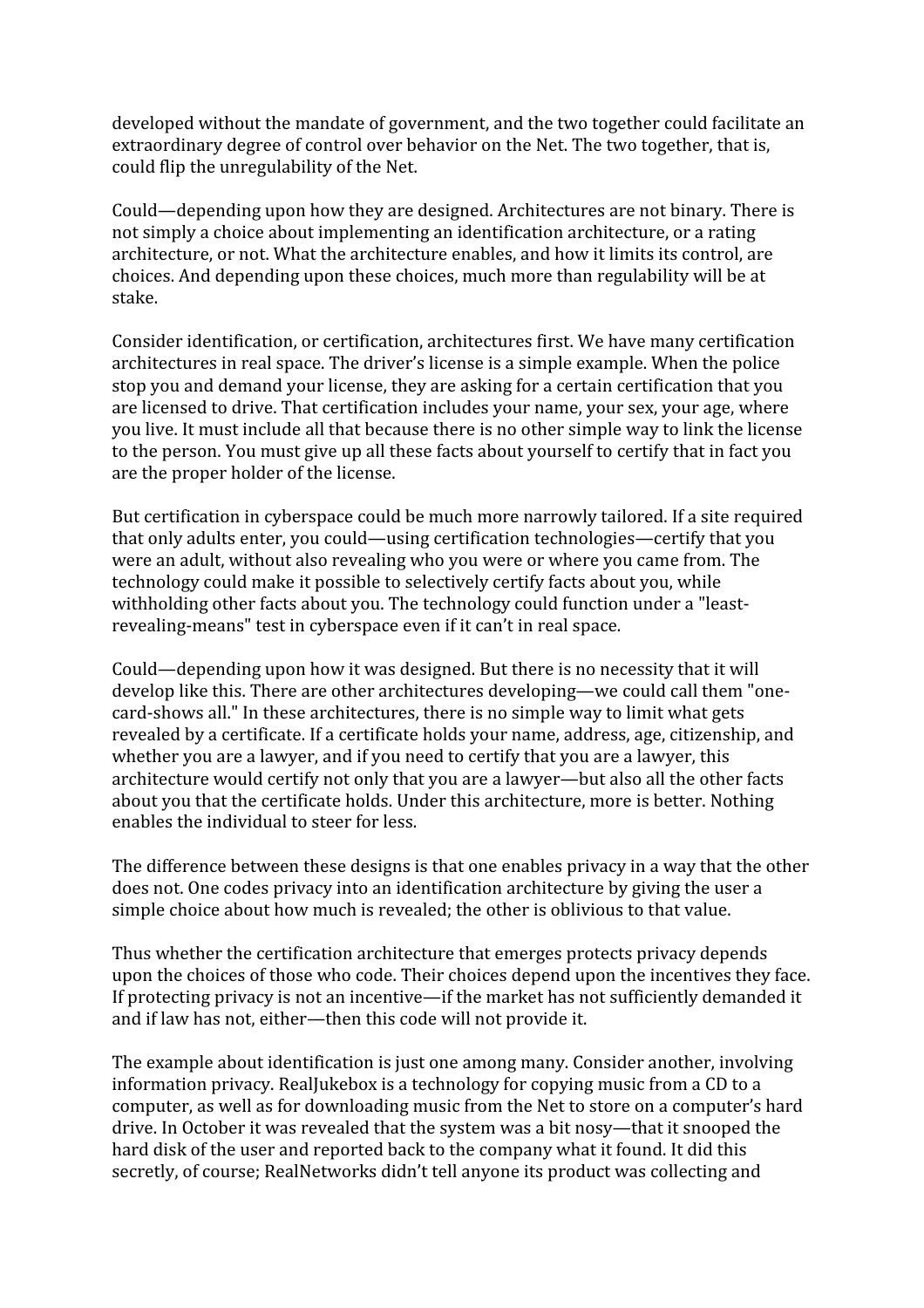reporting personal data. It just did. When this snooping was discovered, the company at first defended the practice (saying no data about individuals were actually stored). But it quickly came to its senses, and promised not to collect such data.

This "problem" is caused, again, by the architecture. You can't easily tell in cyberspace who's snooping what. And while the problem might be corrected by an architecture (a technology called P3P would help), here's a case where law would do well. If these data were deemed the property of the individual, then taking them without express permission would be theft.

In these contexts, and others, architectures will enable values from our tradition—or not. In each, there will be decisions about how best to build out the Internet's architecture consistent with those values, and how to integrate those architectures with law. The choice about code and law will be a choice about values.

## MAKING CHOICES ABOUT VALUES

So should we have a role in choosing this code, if this code will choose our values? Should we care about how values emerge here?

In another time, this would have been an odd question. Self-government is all about tracking and modifying influences that affect fundamental values—or, as I described them at the start, regulations that affect liberty. In another time we would have said, "Obviously we should care. Obviously we should have a role."

But we live in an era fundamentally skeptical about self-government. Our age is obsessed with leaving things alone. Let the Internet develop as the coders would develop it, the common view has it. Keep government out.

This is an understandable view, given the character of our government's regulation. Given its flaws, it no doubt seems best simply to keep government away. But this is an indulgence that is dangerous at any time. It is particularly dangerous now.

Our choice is not between "regulation" and "no regulation." The code regulates. It implements values, or not. It enables freedoms, or disables them. It protects privacy, or promotes monitoring. People choose how the code does these things. People write the code. Thus the choice is not whether people will decide how cyberspace regulates. People—coders—will. The only choice is whether we collectively will have a role in their choice—and thus in determining how these values regulate—or whether collectively we will allow the coders to select our values for us.

For here's the obvious point: when government steps aside, it's not as if nothing takes its place. It's not as if private interests have no interests; as if private interests don't have ends that they will then pursue. To push the antigovernment button is not to teleport us to Eden. When the interests of government are gone, other interests take their place. Do we know what those interests are? And are we so certain they are anything better?